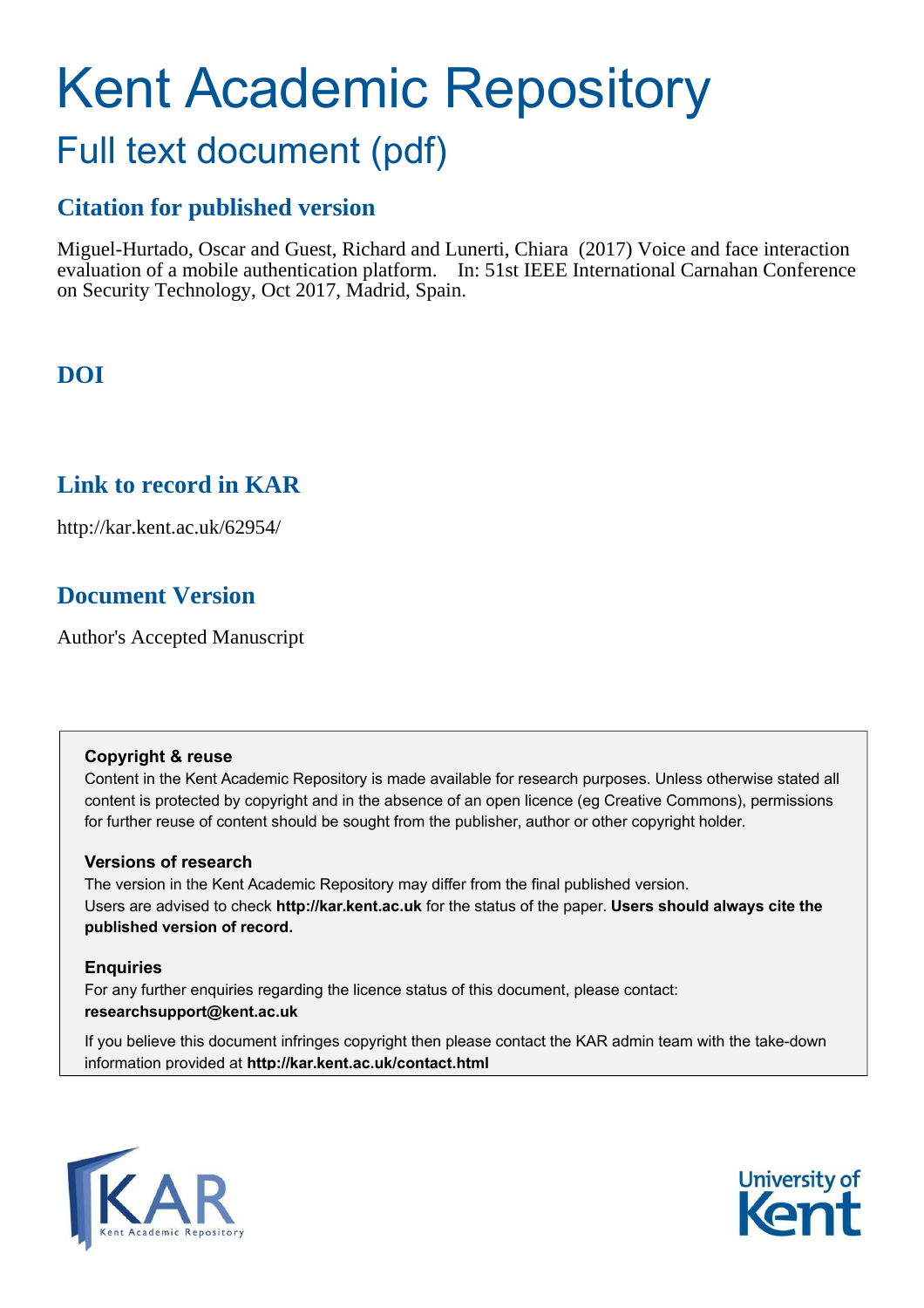# Voice and face interaction evaluation of a mobile authentication platform

**Oscar Miguel-Hurtado** School of Engineering and Digital Arts University of Kent Canterbury, United Kingdom O.Miguel-Hurtado-98@kent.ac.uk

**Richard Guest** School of Engineering and Digital Arts University of Kent Canterbury, United Kingdom [R.M.Guest@kent.ac.uk](mailto:R.M.Guest@kent.ac.uk) 

**Chiara Lunerti** School of Engineering and Digital Arts University of Kent Canterbury, United Kingdom [C.Lunerti@kent.ac.uk](mailto:C.Lunerti@kent.ac.uk) 

*Abstract***—Biometric authentication in mobile devices has become a key aspect of application security. However, the use of dedicated sensors such as fingerprint/iris sensors may not always be feasible. As an alternative, the use of face and voice biometrics using the generic sensors integrated in smartphones is gaining momentum. This work applied the HBSI framework to analyise the user's interaction with the mobile PIDaaS platform that integrates voice and face authentication. Our analysis enables a thorough comparison between the user's interaction for these two modalities with the same population.**

*Keywords— Biometrics, Evaluation, Interaction, Mobile, Usability, Voice, Face* 

#### I. INTRODUCTION

Since the introduction of fingerprint sensors in mobile devices, biometric authentication mechanisms have become a must-have feature for high-end smartphones. Alongside deadicated mobile fingerprint sensors some recently released smartphones also incorporate dedicated iris cameras, yet all models include generic sensors such as a frontal camera and microphones, which make face and voice biometrics available on any device. The dedicated biometric sensors generally provide a very fast, accurate and convenient way to perform several operations such as unlocking the smartphone's screen or authorising purchases, however, encrypted user templates from dedicated sensors are stored within the device, the control of which is typically the responsibility of the smartphone owner. Some service providers require more control over the user templates and cannot risk solely relying on the owner responsibility. For this reason, in order to utilise biometric authentication to a particular service, dedicated sensors may not be feasible. Therefore, the use of face and/or voice authentication with the frontal camera and/or the microphone has been adopted by several financial service providers, letting the provider control and supervise the enrolment process, and managing the user's templates. Smartphones are seen by many service providers as an excellent channel to reach many of their users. However, the inherent unconstrained nature of mobile devices and the wide demographic of potential users have also brought new challenges for the biometric community. Mobile devices can be used in many different environments, positions and usage scenarios, which also implies uncontrolled biometric sample acquisition. This creates a complex challenge for the analysis of the interaction between human and smartphones.

Within this context, the Private IDentification as a Service (PIDaaS) [1] EU-funded project aimed to create a multi-factor authentication solution for mobile devices on the cloud that can be easily incorporated to the workflow of third-party applications or service providers. In order to ensure the usability and effective interaction with the final PIDaaS Mobile Application (PMA), the Human-Biometric-Sensor Interaction (HBSI) framework using the integration proposed in our previous work [2] has been applied to a new version of the PMA to analyse how users interact with the different interfaces and enhance both the usability and the biometric performance of the final version of the system. As a continuation of the work presented in the 2016 ICCST Conference [2], the novel and extended HBSI framework proposed has been applied for the evaluation of a multi-modal biometric system, since the new version of the PMA integrates face and voice authentication. This experiment allowed a thorough comparison between face and voice biometric modalities from the same population.

In the following sections the HBSI framework (Section II) and the PIDaaS platform (Section III) are briefly introduced. The methodology used in this work is described in Section IV followed by the results obtained (Section V). Finally, in Section VI the conclusions of this work are discussed.

#### II. BIOMETRIC INTERACTION ANALYSIS

The HBSI framework [3], devised by Purdue University, provides a set of interaction metrics to reach a thorough understanding of how users interact with biometric system and its impact on the biometric performance. The HBSI model is formed of three elements: human (the participants of this experiment), sensor (either the front camera or the microphone of the smartphone) and biometric system (the PIDaaS platform). We consider their corresponding interactions through ergonomics, usability and sample quality.

The human-sensor interaction is related to how the users present their biometric characteristics to the sensor. The sensor in the PMA is the front-camera and the microphone. The analysis of this interaction allows us to understand how to better guide users in order to obtain biometric samples of sufficient quality. The human-biometric system component establishes how users interact with the PIDaaS Platform, mostly through the PMA interface. In this case the evaluation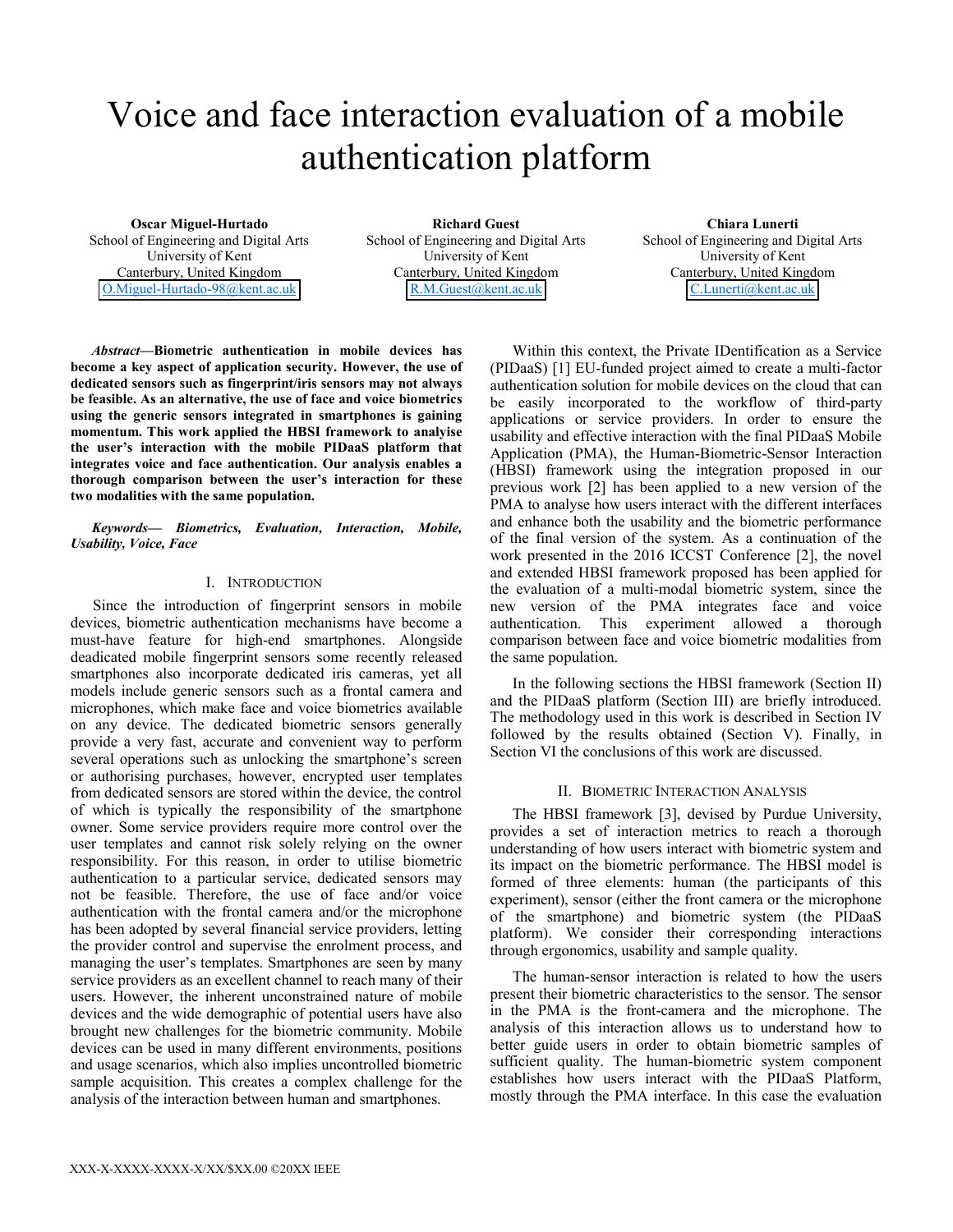allows us to design a better user-centric interface for the final PMA version. The sensor-system interaction is measured through the quality of the biometric captured samples. The HBSI presentation metrics are defined by the type of presentations the users make, and their categorisation depends on whether the user makes a correct or incorrect presentation, whether the presentation was detected by the biometric system and whether the presentation was correctly classified by the biometric system [4]. Taking into account these three factors, the presentations are classified for unsuccessful interactions: Defective Interaction (DI), Failure to Detect (FTD), Concealed Interaction (CI), Failure to Process (FTP), False Interaction (FI); or for successful interactions: Successfully Processed Sample (SPS). This is shown in Figure 1.



Fig. 1. HBSI presentation metrics

Furthermore, the HBSI framework defines metrics related to usability (satisfaction, eefficiency and effectiveness), cognitive (learnability and memorability), ergonomics (physical conditions) and signal processing (sample quality and processing capabilities) [4] to obtain a holistic view of the user's interaction with the biometric system. For further details about the HBSI please refer to [2-7].

This framework has been tested for a number of different modalities: hand geometry [5], fingerprint [4] and face [6]. The HBSI has also been applied to mobile implementations for dynamic signature [7]. A novel and extended implementation was proposed in our previous work [2,8] which incorporates mobile analytic tools and server logs to ensure sufficient data is captured.

#### III. THE PIDAAS PLATFORM

The PIDaaS platform provides an innovative identity management service relying on three main components: a) Biometric Template Protection Schemes, b) Life Management Platform and c) PIDaaS backend. The main user interface for the PIDaaS pplatform is the PMA. The new version analysed in this work integrates both face and voice biometrics (previous version only used voice). The PMA will be used to both register to the PIDaaS platform and perform authentication request from service providers. The face and the voice acquisition interfaces are shared for both enrolment and authentication processes. The users are presented with a voice introduction screen where they will be given instruction on how to provide voice samples. The user must repeat 6 times a random sequence of 5 numbers that appear on the screen. Every time a voice sample is recorded, a quality check module named Voice Activation Detection (VAD) analyses and

classifies the samples as either correct or incorrect. The same procedure is followed for face registration where the users have to provide 3 face samples and a Face Activation Detection module (FAD) analyses and classifies them as either correct or incorrect. Once the biometrics samples are acquired, the user's templates are generated and stored.

#### IV. EXPERIMENT METHODOLOGY

#### *A. Evaluation crew*

The evaluation crew was recruited at two locations: the University of Kent in the United Kingdom; and the Norwegian University of Science and Technology in Norway. The only requirement to participate was to be at least 18 years old and be able to communicate in English. A total of 48 participants collaborated in the evaluation, with 24 participants from each location. All participants spoke in English, although they were originally from 19 different countries. The participants' age range was from 18 years old to 45. Figure 2 depicts the age and gender distributions of the evaluation crew.



Fig. 2. Evaluation crew age histogram and gender distribution

#### *B. Scenario settings and devices used*

The experimental scenario set-up is based on our previous experiment [2] and the implementation lessons learnt. The main aim of the set-up is to recreate realistically an office environment. In our previous experiment, two video-cameras and two web-cameras were used to record the participant's interaction. In this work, the two video-cameras at the back of the participants have been removed as they made the participants feel uncomfortable. Webcams are less visible, participants are more used to them and feel more comfortable in their presence. Moreover, in our previous experiment it was also noticeable that users could not behave as if they were alone with the operator standing next to them. In this work, the operator was separated from the participants using a desk divider, to simulate more realistically the ideal scenario of being alone when using the app for the first time. The final scenario set-up is shown in Figure 3.



Fig. 3. Scenario settings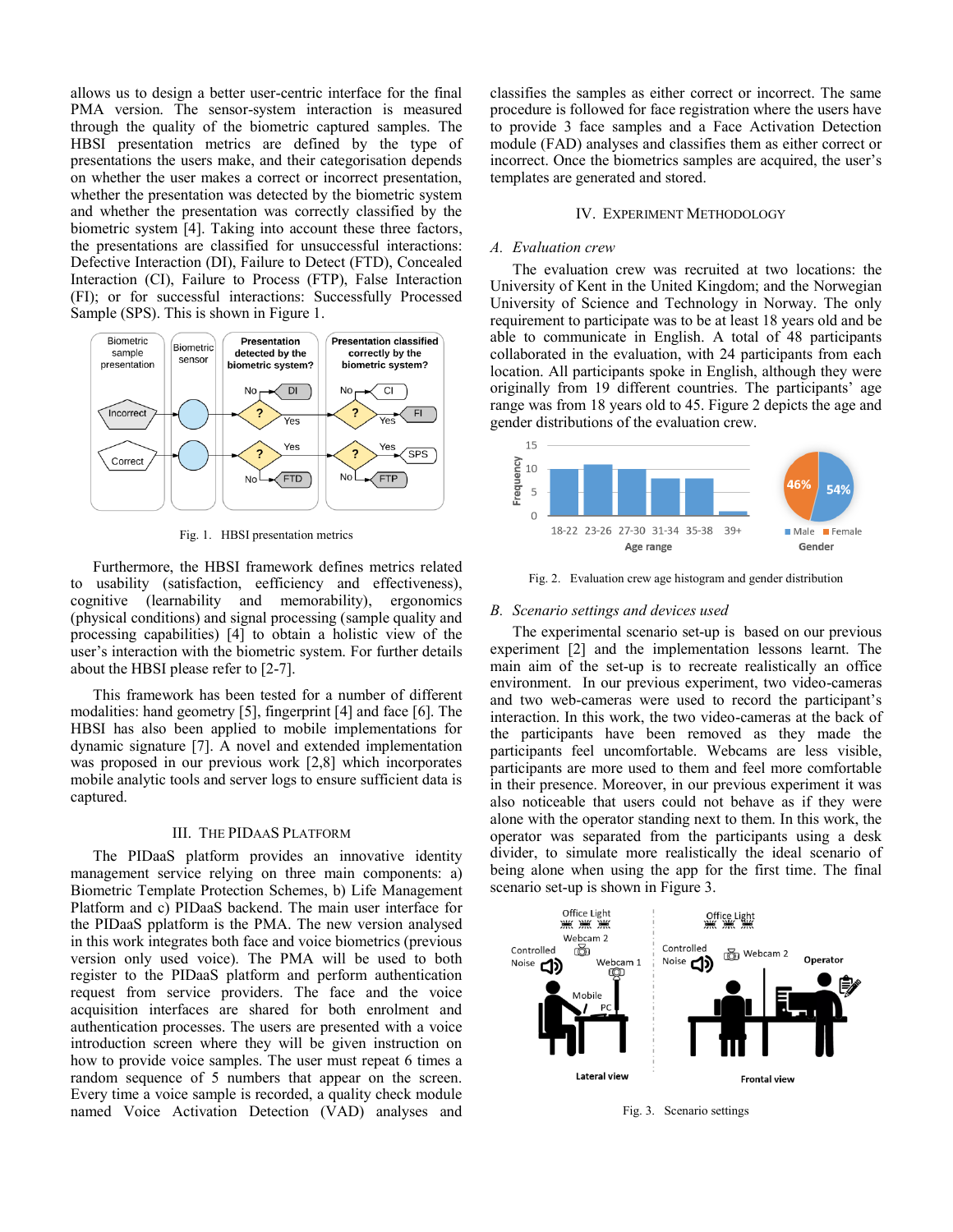A realistic office environment has a background noise level ranging from a quiet office  $(\sim 40 \text{dB})$  to a large office  $(\sim 50 \text{dB})$ [10]. In order to simulate a large office environment, a background noise audio file was played and the volume adjusted to meet 50dB. The data collection room was windowless with light provided by fluorescent tubes located in the ceiling. As in our previous experiment, the smartphone used for the evaluation was an iPhone 5S.

#### *C. User guidance and training*

One of the main aims of the experiment was to understand and measure the participants' experience with their first contact with the PMA. The learnability (defined as "How easy is it for users to accomplish basic tasks the first time they encounter the design?" [10]) and memorability (when users return to the PMA after a period of not using it, how easily can they reestablish proficiency? [10]) of the biometric interfaces are key factors for user satisfaction. Therefore, user guidance and training was kept to a minimum – guidance was mostly provided by the participant information sheet. Participants were asked to behave as if the operator was not present in the room and to only ask for assistance when they did not know how to proceed when interacting with the PMA. A brief PMA manual was provided to the participants who decided as and when to consult the document.

The experiment was split into three sessions in different weeks. In the first session, the participants registered on the PIDaaS platform and created their voice and face templates. After registration, the participant was requested to reply 5 questions at the desktop PC using a bespoke software. These questions were intended to distract users between consecutive authentication requests in order to avoid simple repetition and therefore simulate a more realistic data collection. In order to submit the answer to each question, the participant needed to verify his/her identity using the PIDaaS platform, which triggered a push notification request in the mobile device. The participant then authenticates him/herself using the PMA. During the second and the third sessions, participants were asked to log in to the PIDaaS platform using the PMA, answer 10 questions, renew their voice and face templates and answer another 10 questions. Three of the last  $\overline{5}$  authentications requests were carried out within noisy office environmental conditions. Upon the completion of the experimental sessions, the participants filled a post-experiment questionnaire about their perceptions regarding the PIDaaS platform.

#### *D. HBSI evaluation metrics*

 In order to apply the HBSI framework for the biometricinteraction evaluation, the definition of correct and incorrect voice or face biometric sample presentation was defined.

A correct voice presentation was defined using the same description as in our previous experiment (refer to [2]). A correct face presentation occurs when the user places the head within the silhouette displayed within the capture interface. The face must be clearly visible and in focus, without any part covered or occluded, and the light conditions must be uniform over the image without any shadows. An incorrect face presentation is defined as a face presentation that does not fit the correct presentation definition. An incorrect presentation might be due to the following reasons: a) head not fully placed

within the shadow-picture-frame, b) head too close/far within the shadow-picture-frame, c) strong lights from the background making the face not clearly visible, d) shadows over the face, e) face partially occluded by clothes or other covering.

 Once the correct and incorrect presentations were defined, the six HBSI presentation categories (Figure 1) can be mapped within PIDaaS experiment context. Within this context, the experiment assumed that the microphone will always properly record while the PMA shows the sequence of five numbers to the participant. The experiment also assumed that the frontcamera will be functional and generate a picture after pressing the appropriate button. These assumptions remove the possibility of a DI or FTD.

 A CI occurred when the biometric system successfully classifies an incorrect presentation. This classification was made by the VAD or the FAD modules. Due to this misclassification, a CI will be sent to the biometric system for further processing and enrolment or comparison. On the other hand, if the VAD or the FAD modules classified an incorrect presentation as correct, the presentation will fall into the FI category. If there was a correct presentation and the biometrics system successfully classified as such, the presentation will fall into the Successfully Processed Sample (SPS) category and is processed by the biometric system. If the VAD or FAD modules classified a correct presentation as incorrect, the presentation will be categorised as FTP.

 Along with the HBSI presentation metrics, the HBSI framework also included usability metrics of efficiency, effectiveness and satisfaction.

**Efficiency** was defined as the time spent on performing a task (enrolment or verification) once the users have learned how to proceed.

**Effectiveness** refers to the extent to which the product behaves in the way that users expect it to and the ease with which users can use it for their intend purpose. It was measured with the following indicators: **a)** % of errors detected by the test operator (incorrect voice or face presentations)**; b)** % of assists during performing a task; and **c)** task completions rate (% of successful voice and face presentations and correctly classified as such by the VAD or the FAD modules over the total number of first attempt presentations).

**Satisfaction** was measured by means of a questionnaire after the experiment. As in our previous work, the participants were asked to provide their degree of satisfaction for different aspects of the PMA, including voice and face enrolment and verification. Moreover, in this experiment the System Usability Scale (SUS) usability questionnaire [11] has been also applied. The use of standardised satisfaction questionnaires provides a formal way to communicate the results, allowing the comparison with other evaluations. The SUS was created by Brooke in 1986 [11]. It consists of 10 items with 5 response options from 1 (strongly disagree) to 5 (strongly agree). The overall SUS score ranges from 0 to 100, although they should not be considered as percentages.

In terms of cognitive metrics, in this work the learnability and memorability of the PMA as defined in [10] have been analysed.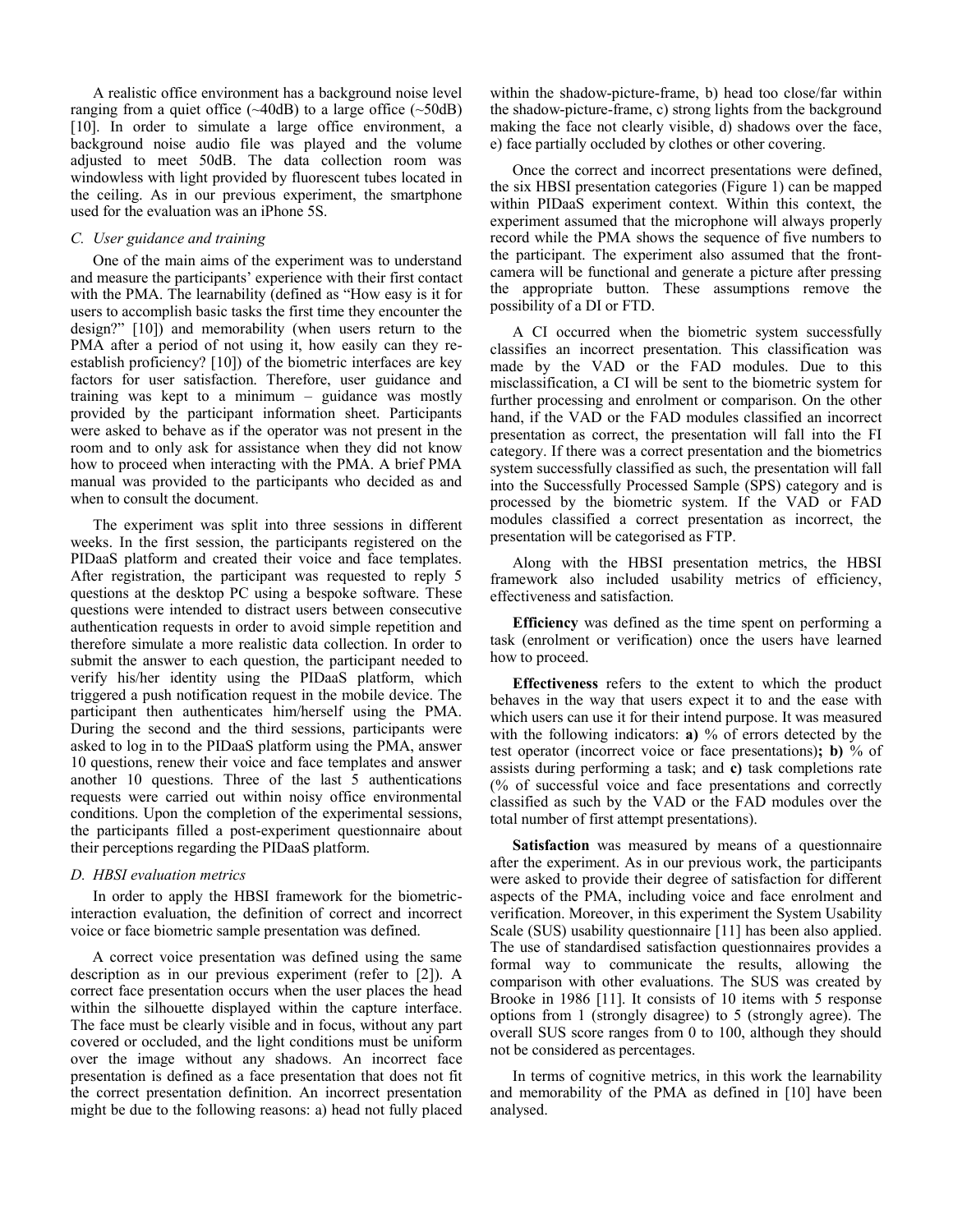Learnability is related to the % of users that learn how to use the system (i.e. how easy is it for users to accomplish basic tasks the first time they encounter the design?). It was measured by: a) % of incorrect presentations and; b) % of successfully completed tasks (without assistance)**;** at the first attempt during the first session.

**Memorability** is related to how the users interact with the application after a period of inactivity. It was measured through the evolution of the learnability metrics at the first attempt during the second and third sessions.

#### V. RESULTS

This Section presents the HBSI metrics obtained from the participants' interaction with the PMA applying the methodology and HBSI metrics described in previous Section. It presents a thorough comparison between the two biometric modalities analysed: voice and face. This Section also highlights the differences with the results from our previous evaluation [2] due to the changes introduced in the enrolment phase, the scenarios set-up and the verification process.

#### *A. HBSI presentation metrics*

Figure 4 depicts the distribution of HBSI presentation metrics at the authentication task respectively.



Fig. 4. HBSI presentation metrics for face and voice authentications

Face sample presentations show a 95% of Successfully Processed Sample (SPS), along with 1% of False Interaction (FI) and Failure to Process (FTP) and 3% of Concealed interaction (CI). Most of the CI presentations were due to unfocused pictures not detected by the Face Activation Detection (FAD) module. This, along with the 1% of FTP face sample presentations, indicate room for improvement in this module.

Regarding voice sample presentations, 89% of the presentations were SPS. However, there 8% of correct presentations were classified as incorrect (FTP) and 1% of incorrect presentation were classified as correct (CI). Most of the FTP misclassifications came from a strict timing constraint to start repeating the numbers shown at the voice interface screen by the Voice Activation Detection (VAD) module. The high level of FTP clearly indicates that the VAD is not able to allow natural variation in response times for different users.

The comparison between face and voice HBSI presentations metrics shows that, as expected, participants are more used to taking "selfie" pictures than repeating a random 5-digit sequences. This habituation will favour the participant's

satisfaction towards the use of face authentication over voice authentication.

#### *B. Usability metrics: efficiency and effectiveness*

The **efficiency**, or average time spent, of the enrolment task has been measured over the first session and for those enrolment procedures performed without mistakes, detailing the time spent on typing the email, the PIN and the Password, voice and face biometrics samples and welcome screen subtasks.



Fig. 5. Enrolment efficiency (average task/subtask times)

The overall registration process took an average of 6 minutes and 20 seconds as shown Figure 5. It can be noticed that the most time-consuming subtask is the selection of a strong password at an average of 120 seconds, due to the complexity requirements. The second most consuming task is the voice registration, with 106 seconds, due to the 6-time repetition of the 5-digit sequence, followed by the face registration process with 72 seconds. However, most of the participants of the experiment didn't show discontentment with the enrolment process as they understood the reasons for the multiple face and voice samples and the complexity requirements of the password.



Fig. 6. Authentication request efficiency times

The **efficiency** of the authentication task (Figure 6) was 48 seconds. In session 2 the efficiency is slightly improved to 47 seconds, showing that participants became familiar with the process. In session 3 the improvement came mostly from the server process time, therefore not related to the user's habituation. This authentication server time is the most timeconsuming task of the process and it should be significantly reduced in order to enhance the users experience. The server time significantly increased from previous experiment, and participants showed their dissatisfaction with such a long delay. The face subtask is significantly faster than the voice subtask. It is important to note that the voice capture subtask time is fixed by the PMA design as the participant must repeat the 5-digit sequence synchronised with the PMA voice capture interface. This explains the lack of improvement in the voice subtask between session 1 and 2 compared with the improvement of the face subtask.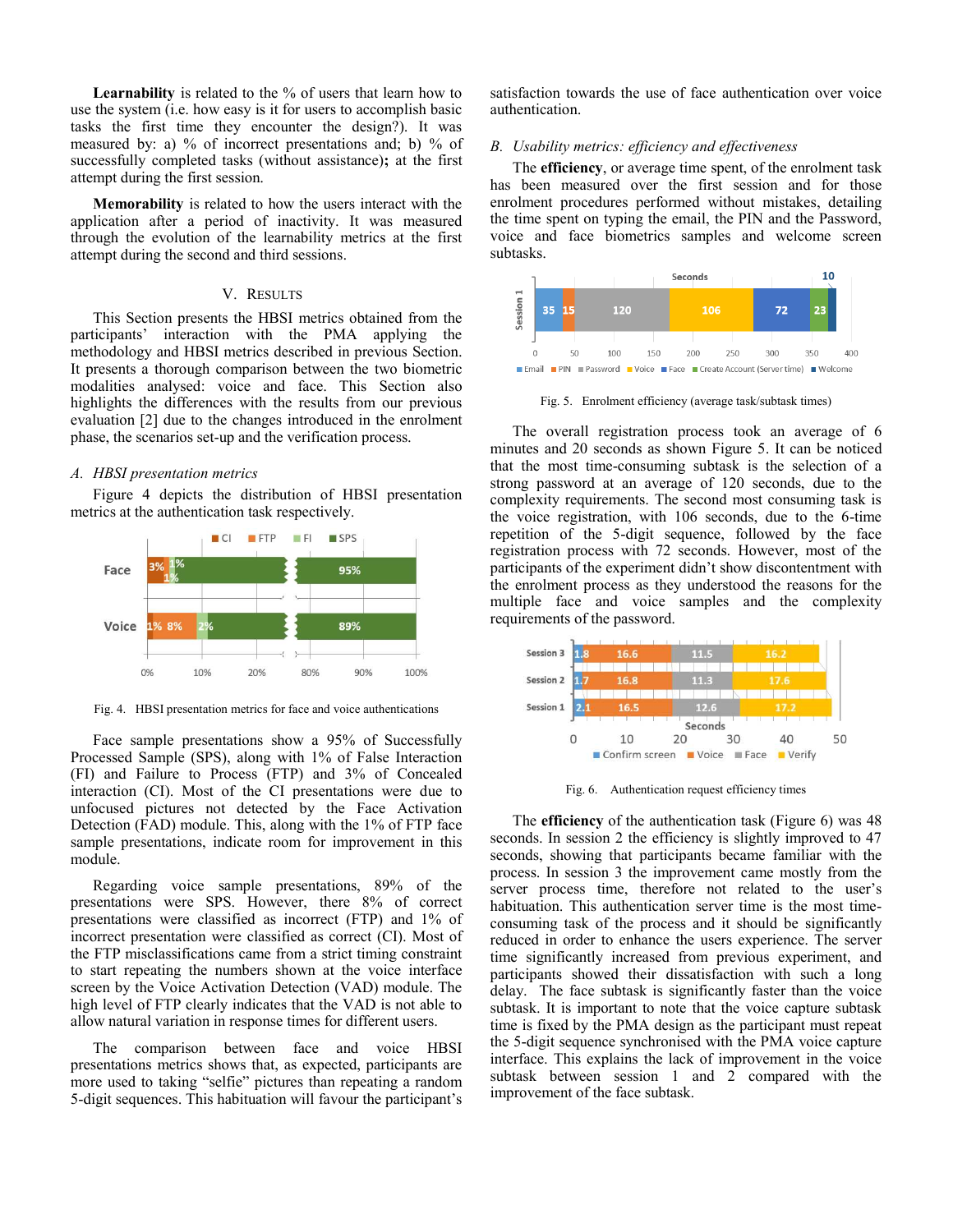The **effectiveness** has been analysed by three different metrics: a) % of errors, b) %) of assist and c) task completions rate. These metric are summarised in Figure 7.



Fig. 7. HBSI effectiveness metrics for enrolment and authentication tasks

In terms of % of incorrect presentations (Figure 7a), there is a significant difference between the face and the voice tasks. Both tasks show high percentages of incorrect presentation during the enrolment, which indicates that the instructions shown in the enrolment interfaces are ambiguous. However, the face task shows a significant reduction at the authentication tasks in sessions 1 to 3, while the voice task keeps unacceptable level of incorrect presentations. These incorrect presentations are caused mostly by the time constraints imposed by the VAD module and the lack of preparation of participants to start repeating the 5-digit sequence. These problems should be addressed in future version of the PMA by improving the VAD to be more accurate in detecting the repeated digits and enhancing the information shown to the users in order to better prepare them for the task.

Regarding the number of assists requested during the process from the participants (Figure 7b), it can be noticed that the strategy of physically separating the participant from the operator has made them to be more autonomous at both voice and face tasks compared with previous experiment. Only a few participants requested help during the enrolment and the authentication processes, which should be addressed with better guidance within the interfaces of the screen.

Lastly, in terms of percentage of successful tasks, it can be seen again how the voice process has a lower effectiveness than the face process. Participants are familiar with the process of taking "selfie" pictures, which makes them more familiar with the face interface and process and less prone to errors.

#### *C. Cognitive metrics: learnability and memorability*

**Learnability** has been analysed based on the following metrics: a) the number of incorrect presentations and b) the number of successfully completed tasks (without assistance) in the first attempt during the Session 1 at the authentication task. This is shown in the blue columns in Figure 7. It can be noted how the familiarity of participants with "selfie" pictures resulted in 100% correct presentations. On the other hand, the voice interface shows 13% incorrect presentations. This indicates the participants were not well guided by the instructions shown in the voice interface. Most of these incorrect presentations were due to the participants not repeating the first number of the sequence as they did not understand the capture process. After this first attempt, most of the users understood the process and provided correct voice sample presentations. The third learnability indicator used was the percentage of successful task completion rate (blue columns in Figure 7c), where the same patterns can be observed. Figure 7 also shows the percentage of successful task completion for the entire authentication process (taking into account all the different interfaces the participants have to go through to complete an authentication request). This indicator shows a poor performance, lower than 80%, which again clearly indicates the information provided to the participants within the PMA interfaces for the authentication task at their first attempt should be substantially improved, especially the voice interface guidance.

The **memorability** of the PMA interfaces and process is analysed via the evolution of: a) the percentage of incorrect presentations and b) the percentage of successful task completion at the participants' first attempt across the three sessions. Both indicators show high levels of memorability. The participants learn how to perform the authentication process in the first session, and remember the process at both session 2 and 3, with the exception at the face results in session 3. The reason behind these errors might be explained due to participants being over confident with the face authentication process and paying less attention in providing a picture within the limits of the silhouette shown in the face capture interface. Pictures with faces not fully located within the silhouette were still classified as correct presentation by the FAD module and successfully compared with the participant's face template. The performance of the face comparison engine should be evaluated for this type of pictures. If the performance is satisfactory, the silhouette restriction could be removed.

#### *D. Participant's satisfaction: System Usability Scale (SUS) and questionnaires*

The participants were asked to rate from 1 to 5 (1 being very dissatisfied and 5 being very satisfied) their satisfaction with the enrolment process and the use of voice and face biometrics for authentication using the PIDaaS platform. The average satisfaction values are shown in Figure 8:



Fig. 8. PIDaaS 2nd pilot lab participant's satisfaction

Both the enrolment and the use of voice biometrics are rated between 3 and 4, which indicates a slight satisfactory experience for the users. On the other hand, the use of face